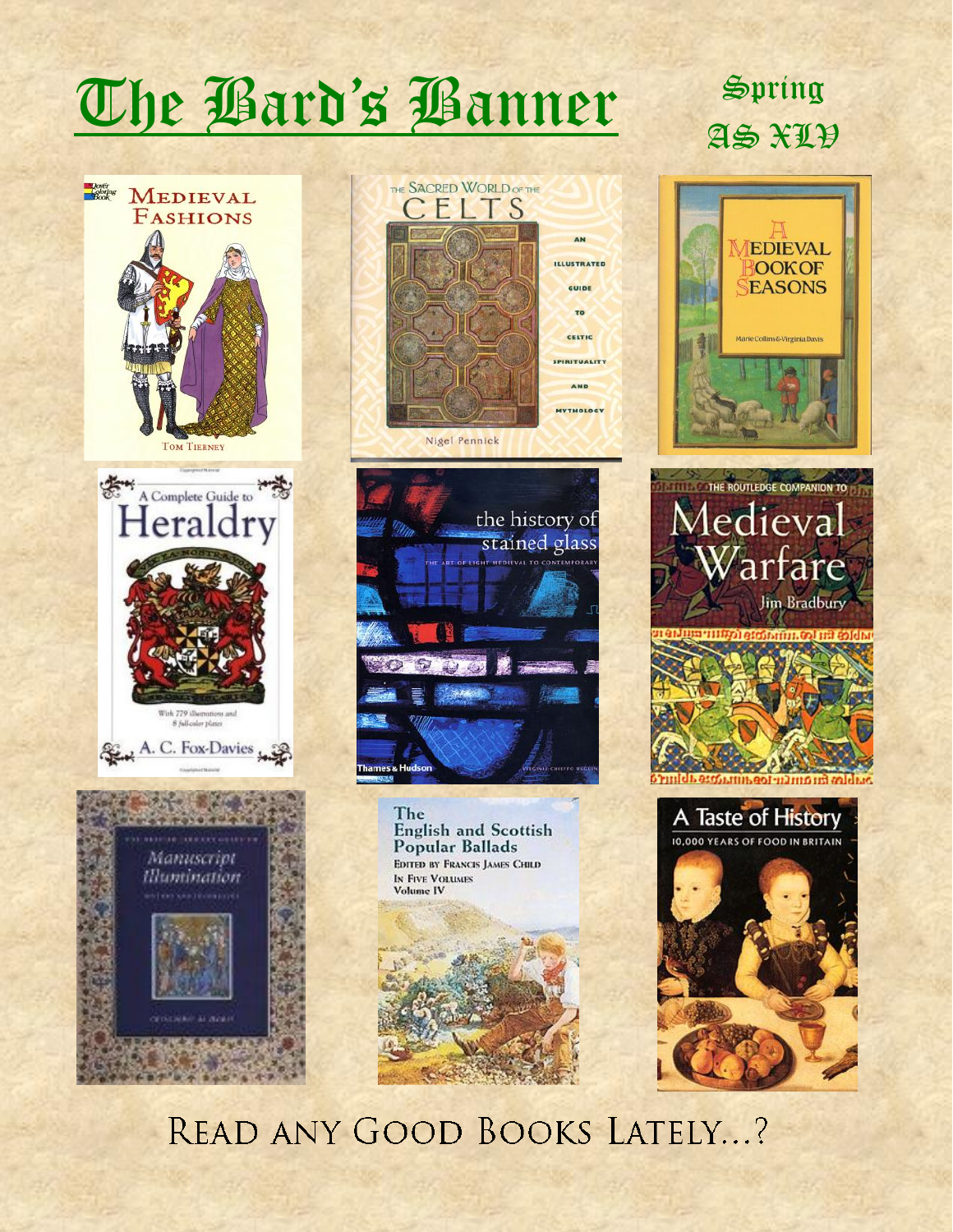## The Bard's Banner; Volume 1, Issue 6 Winter AS XLV (2010)

## **TIR BANNOG OFFICERS**

Seneschal: HL Tewl Gover (Douglas Jeffery); [cardinal@bulkley.net](mailto:cardinal@bulkley.net)

Deputy Seneschal: HL Betha of Dawlish (Cyndy Jeffery); [cardinal@bulkley.net](mailto:cardinal@bulkley.net)

Exchequer: Lord Piers Lakewood (Kevin Miller); [kj4mill@telus.net](mailto:kj2mill@lakescom.net)

Herald: Lady Alys Lakewood (Jennifer Miller); [kjc3mill@telus.net](mailto:kjc3mill@telus.net)

Chronicler: Lord Piers Lakewood (Kevin Miller); [kj4mill@telus.net](mailto:kj2mill@lakescom.net)

Rapier Branch Marshall: HL Liam Dughlus (Will Sutherland);

### [willstavern@hotmail.com](mailto:willstavern@hotmail.com)

Master of Stables: Lord Sigehere (Troy Reitsma)

A&S Officer: Lady Serena Duran de Paz (Leigh St. Jean)

Archery Officer: Lord Madyn Vach (Randy St. Jean)

You can also see more about us at our website! <http://tirbannog.tirrigh.org>

## **TABLE OF CONTENTS**

| Welcome!                | $pg. 3$  |
|-------------------------|----------|
| Cae Mor's Literacy Day  | pg. 3    |
| Girl Guides Demo Day    | $pq.3$   |
| From Lady Alys' Library | $$ pq. 6 |
| Finding Your Art        | pq. 7    |
| The Book Nook           | $$ pq.8  |
| <b>Upcoming Events</b>  | $$ pq.10 |

The Bard's Banner is published (hopefully) 4 times per year, on a seasonal schedule. It is a publication of the Shire of Tir Bannog, in the Principality of Tir Righ, Kingdom of An Tir, of the Society for Creative Anachronism, Inc. It is not a corporate publication of the SCA, nor does it delineate SCA policy.

Copyright 2011 Society for Creative Anachronism, Inc

This publication shall recognize those that submit articles, photos, etc. You won't be paid for your submission, but you will have the thanks of myself and our readers.

If you find you need to contact me over something herein, please send an email to: [kj4mill@telus.net](mailto:kj2mill@lakescom.net)

Lastly, this publication is meant for the enjoyment of all; share it amongst yourselves and your friends. At the end of the day, if I've made someone smile, I've done my job.

-Piers Lakewood (Kevin Miller)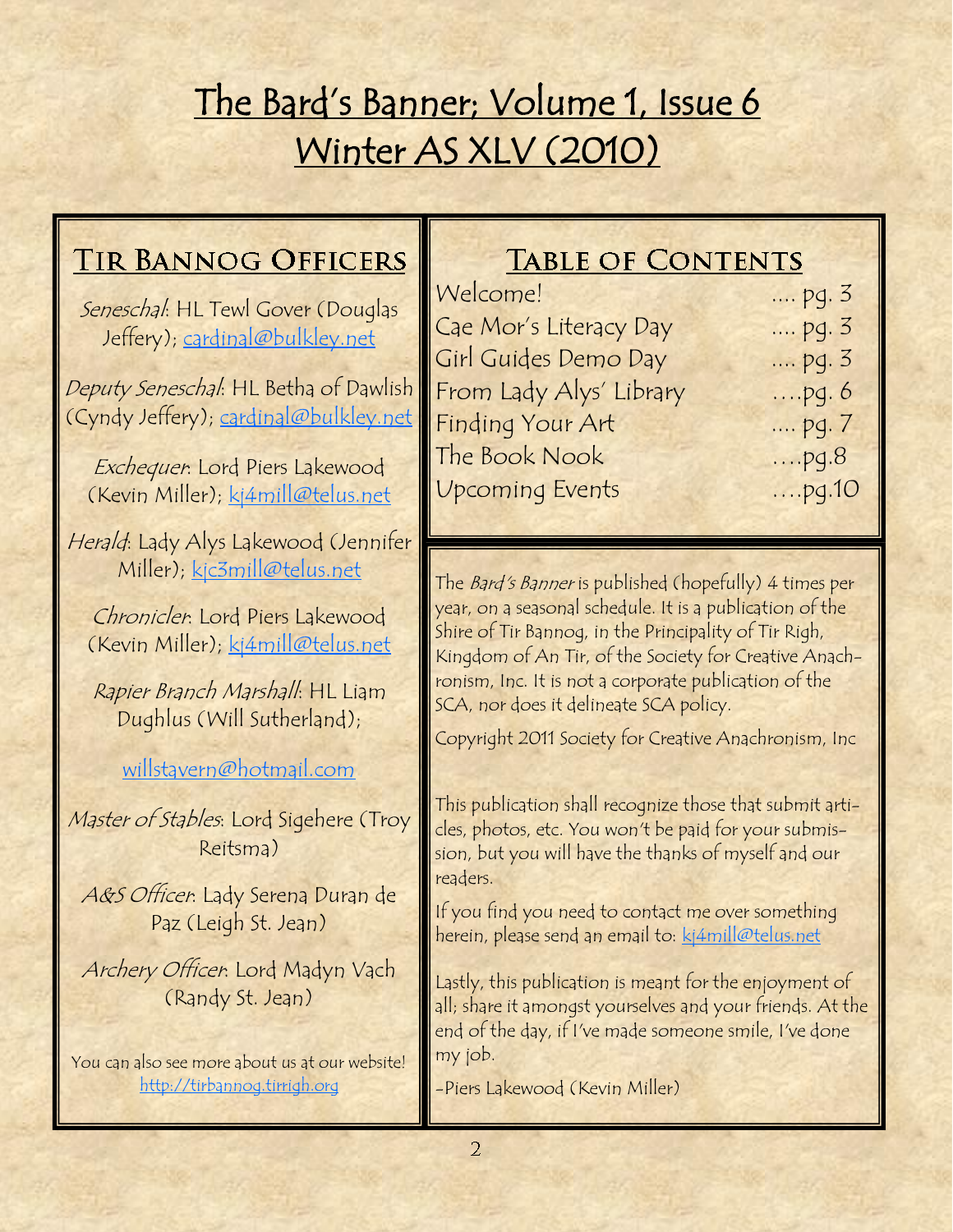## **WELCOME!**

Hail and well met, fellow travelers! Welcome to this, our seventh issue of the Banner. It has been a long, snowy winter in the North; so much so, in fact, that we hardly left the comfort of our home! However, whilst we were cooped up in our homes, keeping warm by the fire, we kept our minds occupied with reading. Thus, you'll see that this issue's focus is on books: books for enjoyment, books for research, books for history and books on the arts & sciences.

Lady Alys and HL Tewl regale us with their reviews of certain books for pleasure and information, while HL Wlfryd gives us a short report on World Literacy Day in Cae Mor. I report in on a demonstration given to the Girl Guides of Smithers, and following that is a piece on finding information for persona building that isn"t aimed at the Internet! Lastly, a selection of books is given for those looking at the Arts & Sciences, covering a variety of subjects.

And as the season begins to change and the light from the sun blesses us with longer days, we'll return to the fields and roads to travel and report once again. In the meantime, though, I hope you enjoy our issue on books, and perhaps a seed will be planted in your mind that will come to fruition when next the winter winds blow...

-Piers Lakewood, Editor



*Artists rendition of the Editor and his better half… (wanted sign? What wanted sign?)*

## **CAE MOR SUPPORTS WORLD LITERACY DAY** By Wlfryd of Leedes

The Shire of Cae Mor once again supported World Literacy Day. On January 27 two members of the Shire of Cae Mor participated in World Literacy Day at Mount Elizabeth Secondary in Kitimat. As we have in the past the members donned garb, set up a table with a display of medieval games and some armour and weapons, and interacted with members of the community.

During the Literacy Day activities about 40 to 50 interested people stopped by the table to either play some of the games or ask questions about the armour or weapons. This annual event has been growing in the last few years and has expanded to a point where a new venue had to be found.

Although we were not asked to read at this years event, as we have in the past, the Literacy Day activities were a success, not only to encourage reading and literacy but to increase visibility of the Shire of Cae Mor in the community.

## **GIRL GUIDES DEMO DAY**

On the 22nd of January a small cadre of Tir Bannogians made their way to Smithers to help educate and entertain the local girl guides troupe. They were having a medieval themed day, and as we were in the (geographical) neighborhood, we were contacted and asked if we would be willing to come and "do our thing." Always happy to oblige another organization, the call went out amongst the Shire, and five of us arrived in Smithers just before noon.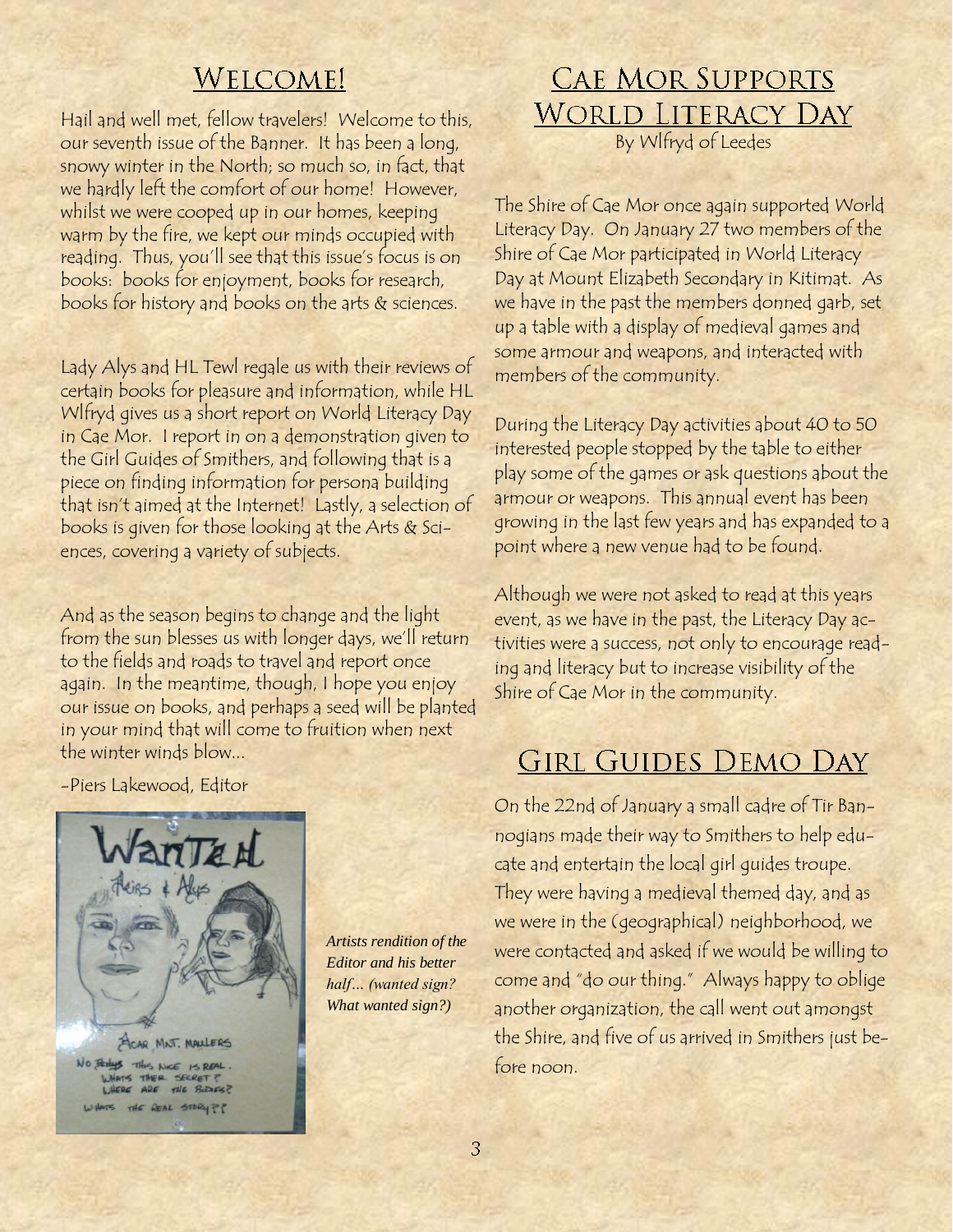

(Betha, Tewl, Piers, Alys & Josephine: the Dramatis Personae)

After a brief introduction by those in charge, each Tir Bannog member presented him or herself to the audience (young girls ranging from ages 6 to 16) and gave a brief history of their persona. Once this was done, the girls gathered back into their prearranged groups, and we ran them through a series of stations.



(HL Josephine: storyteller and oracle)

HL Tewl taught them about medieval games of skill and chance; HL Josephine ran a questions and answers station for the girls; Lady Alys explained about Heraldry with her "hands on" Heraldry design kit, I

gave a brief history of Illumination, then had the girls paint a simple Celtic knot, and HL Betha kept things running smoothly between stations. Overall, this portion of our demonstration went over very well.



(Lady Alys and her Heraldy Design Kit)

As the tables were cleared away, Tewl, Alys and I donned our rapier equipment, were inspected by Betha and Josephine, and were ready to start phase 2 of our demonstration. While Betha marshaled and explained what we were doing, Tewl and I took center stage to model rapier combat.



(Ready for combat!)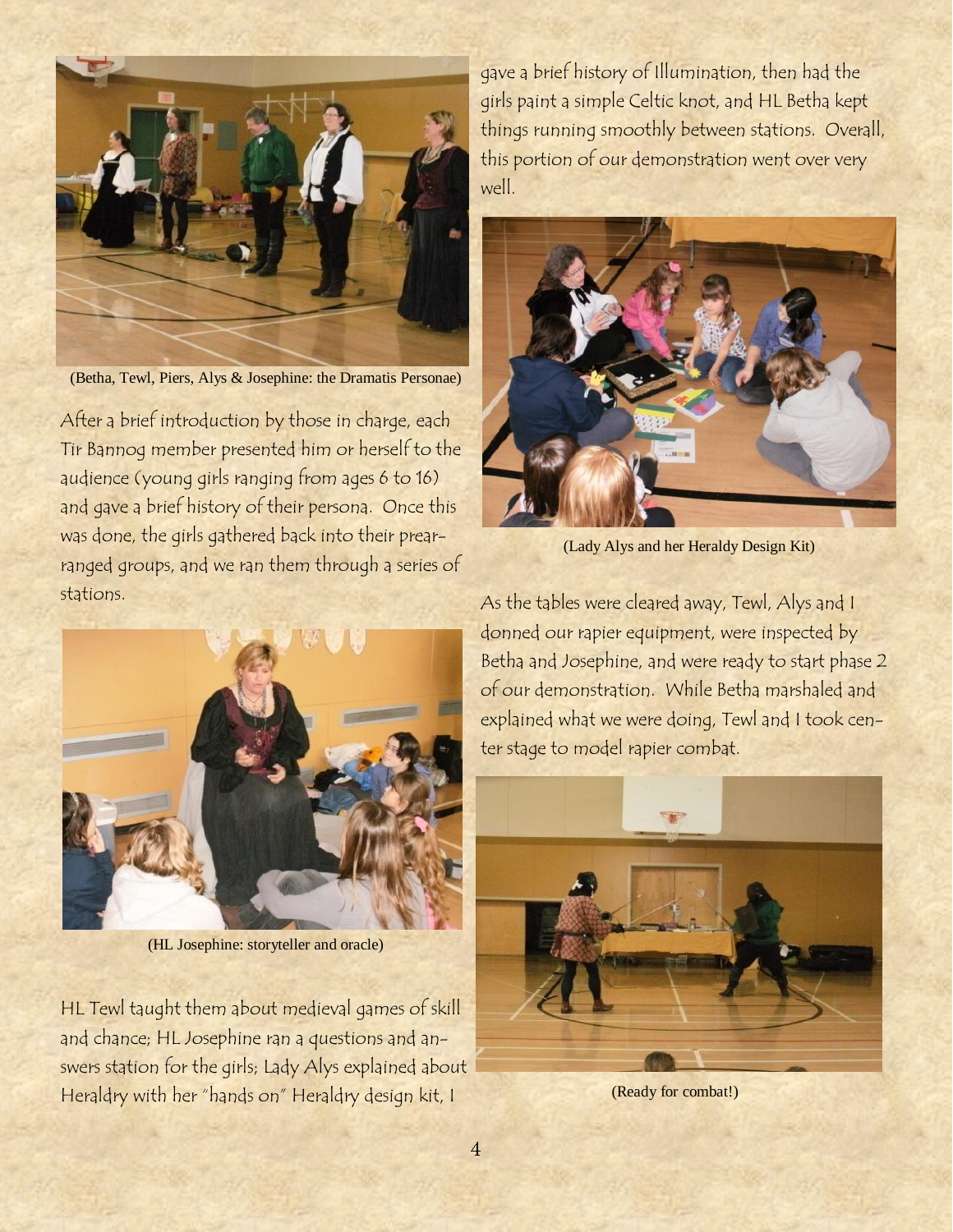Tournament etiquette, the "Hold!" command and the concepts of honour and chivalry were talked about while we fought, as well as the types of attacks ing up our things while the girl guides organized the and killing blows. Once these rapier basics were covered, it was time to fight for real, and Alys, Tewl and I took part in a mini-bear pit to show them the speed of true rapier combat.

When the final bear pit fight was over, we invited the audience to ask any questions they might have about our combat presentation. We were queried about our fighting outfits, our masks, and the differences between our weapons and off hand choices. A large number of the girls were curious about what the blades looked like under the tape, so Alys removed the blunt from her dagger to show that no, it really wasn't sharp at the end. I think our favorite question came from a younger member of the audience. Referring back to the combat, wherein I had taken both of Alys" arms, the girl asked, "Why didn"t you kick him?"

Finally we had to wrap up "question period" and say our goodbyes. One ovation later and we were packgym for lunch. We were thanked once again by the ladies in charge (who were especially pleased by how we managed to entertain and keep the interest of such a diverse age range of girls), and we gave our thanks for inviting us to share in their day. Our only regret was that none of the Heavy fighters were able to make it.



(HL Tewl teaching an attentive group)



(Lady Alys explains that no, you can't kick your opponent, which is why she received the knife to the throat...)

So it was that, flush with the good feeling of a job well done, the five of us left the gathering, said our own goodbyes and made our separate ways home.



(Getting more gouache ready for the eager painters…)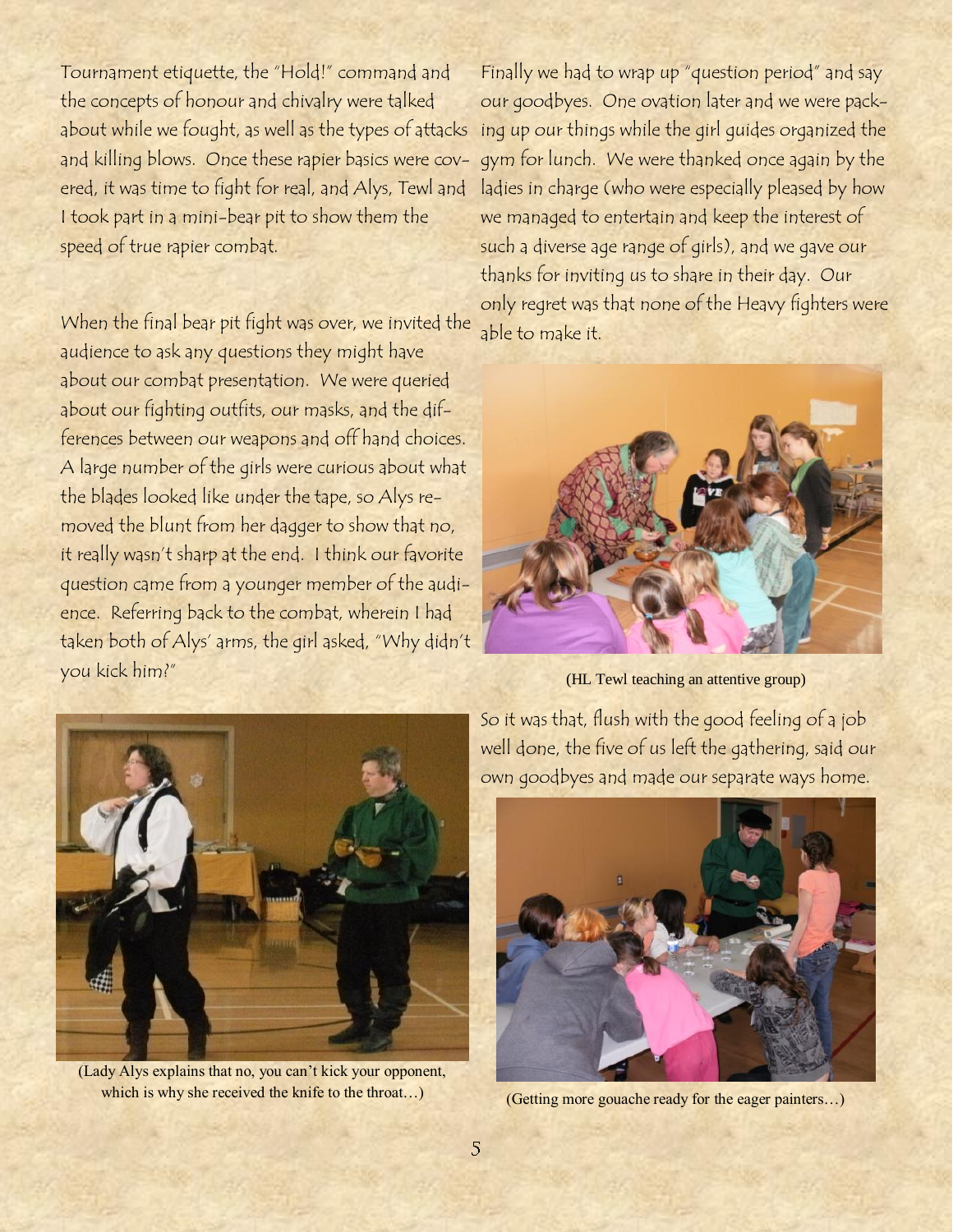## FROM LADY ALYS' LIBRARY

Dies the Fire, by S.M. Stirling



We were in a used book store last summer, chatting with the owner about book interests. After some conversation about books, and hobbies, he asked if we were involved with the SCA. Why yes, we were! The owner replied that he knew of a book that SCA types consistently seemed to enjoy…

The premise of the storyis that an electro-magnetic like impulse knocks out all the technologies that feed our current way of life: combustion and steam engines, electricity and electronics. Cars stop, airplanes fall from the sky, everything high tech is gone and the world is thrown back into medieval times… with a twist.

The story follows three charismatic personalities who recognize the shift in "the ways things are" and take charge of groups of people to create three very

different communities. As the communities develop, they begin to interact, and develop alliances and rivalries. All three communities struggle with the very medieval problems of farming, plague, limited communication and warfare. So how does this relate to the SCA?

In all three communities, members of the SCA figure prominently. They bring their knowledge of combat arts, armouring basics, spinning, weaving, cooking and medieval life to their communities to help ease the new struggles of survivial. The debris of modern life is salvaged to create medieval items.

Car springs become sword blades. Barbed wire fencing becomes chainmail, and other items also receive new life under the new reality.

While there are a number of "stretching credibility" situations in the book (the SCA knight who just happens to have a day job as a parks and recreation employee, where there just happens to be a "pioneer living history" exhibit on when the change happens), this is the story of the successful survivors. I enjoyed the story of modern knowledge applied to a medieval situation, enough to re-read the book several times.

On a cautionary note, this book is the first of a series, and while I would recommend this book and the next two in the series (A Meeting at Corvallis, The Protector's War), I found that subsequent books became very fantastic with God-like heroes and unbelievable foes.

-Alys Lakewood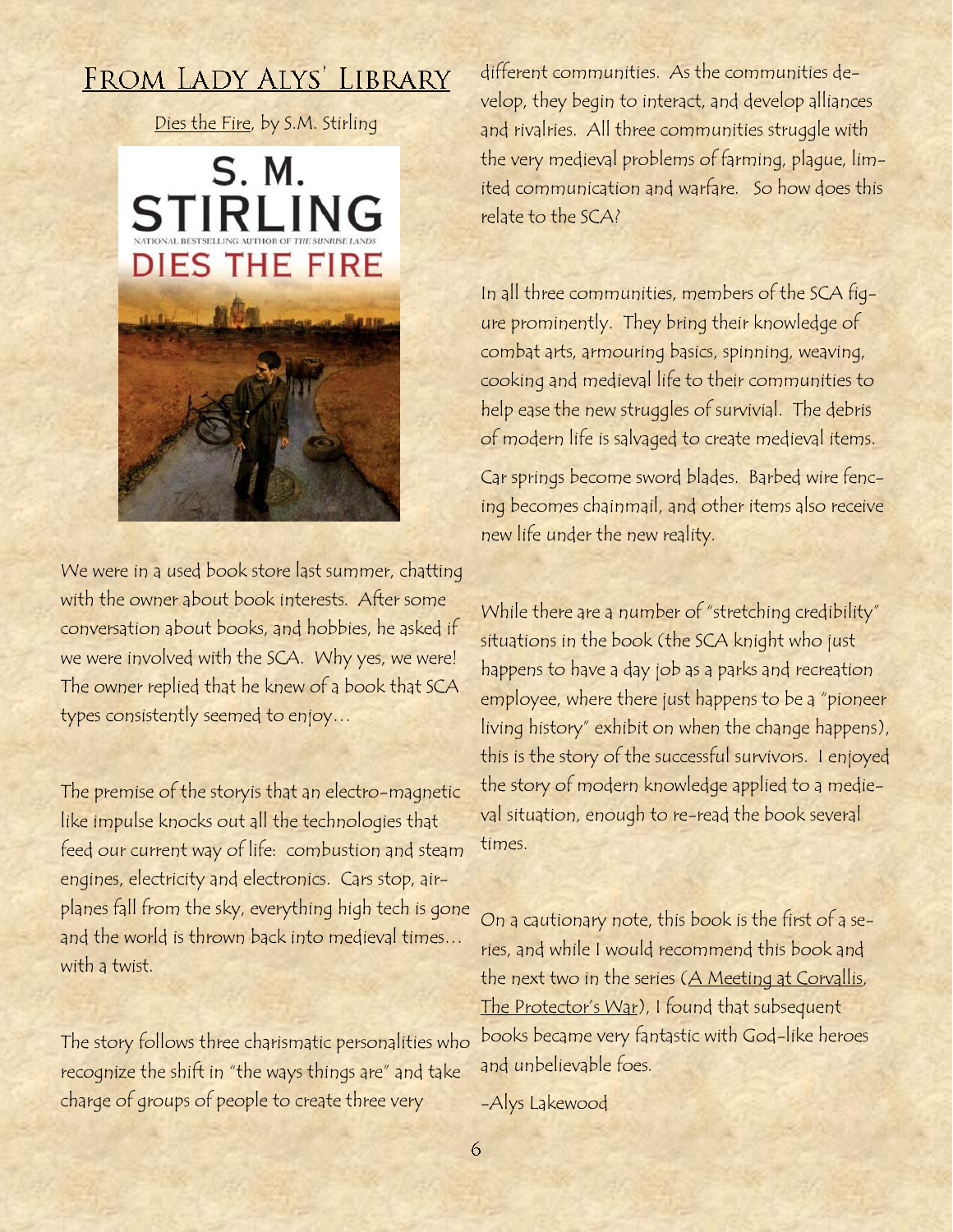## **FINDING YOUR ART**

So, here you are: you finally decided to show up at one of your Shire"s "A&S Days," just to see what all the fuss is about in the non-combat arts. As you chat with your colleagues and watch them building, painting and working, you start to ask questions about their projects, and before you know it, you"re hooked.

Hmmm, you think, some of this stuff looks like it would be pretty cool to do. Still, you don"t have a lot of free time these days, and everyone here seems to be making something different. Where would you even start? Maybe, you think to yourself, I "d better do some research on what I really want to learn first…

And from that first step, a whole new world of Arts & Sciences will open before your eyes. Perhaps you"ll want to craft yourself some armour, leather or maybe even plate. And that beautiful award you received; wouldn"t it be cool to paint those to be handed out to others? You"ve always had a nice voice… maybe now"s the time to look up some old songs to sing at events and Bardic circles? Or you might just want to read and write about historical battles, to try and share your love of medieval warfare with your group.

Wherever that first step takes you, what follows is a small list of starter books that may help you on your journey. This is by no means exhaustive, and merely represents the ones Lady Alys and myself have used (or heard about).

### A SELECTION OF BEGINNING BOOKS

#### (on a variety of topics)

#### Calligraphy:

- The Art of Calligraphy: a practical guide to the skills and techniques, by David Harris
- Calligraphy of the Middle Ages and How to do it, by Marc Drogin



The<br>English and Scottish<br>Popular Ballads EDITED BY FRANCIS JAMES CHILD **IN FIVE VOLUMES**<br>Volume IV





#### Cooking:

- Pleyn Delit: Medieval Cookery for Modern Cooks, by Constance B. Hieatt, Brenda Hosington, Sharon Butler
- Seven Centuries of English Cooking: a collection of recipes, by Maxime de la Falaise

#### Bardic:

- The English and Scottish Popular Ballads, edited by Francis James Child, in Five Volumes (Vol.  $1 - 5)$
- The Prose Edda, by Snorri Sturluson

#### Spinning/Weaving:

- The Whole Craft of Spinning: from the Raw Material to the Finished Yarn, by Carol Kroll
- Spinning in the Old Way, by Priscilla A. Gibson-Roberts
- Inkle Weaving, by Helene Bress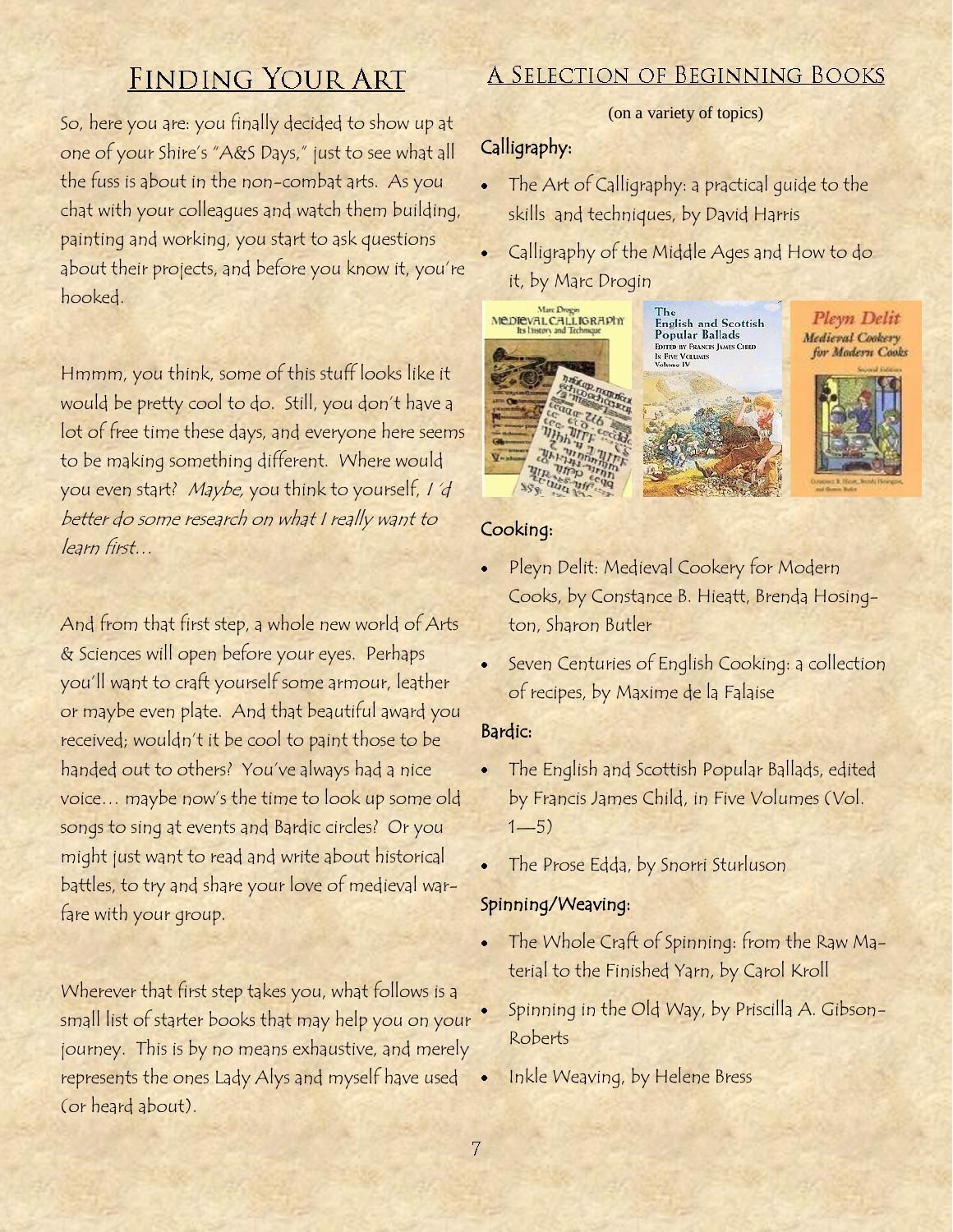#### Miscellaneous:

- The British Library Guide to Manuscript Illumination: History and Techniques, by Christopher de Hamel
- Beginner"s Guide to Blackwork, by Lesley Wilkins  $\bullet$
- The Art of Blacksmithing, by Alex W. Bealer
- Stained Glass: the art of Stained & Painted Glass, by Alfred Werck
- Historic English Costumes and How to Make Them, by Talbot Hughes
- A Complete Guide to Heraldry, by Arthur Charles Fox-Davies





Also of note, the curious can check out back issues of The Compleat Anachronist, which is published quarterly by the SCA, Inc. The Anachronist often contains detailed information regarding various A&S projects, and their collection of back issues is worth looking at; you can find them in the marketplace at [www.sca.org.](http://www.sca.org)

Another excellent resource for the medieval warfare enthusiast is Osprey Publishing, which you can find at [http://www.ospreypublishing.com.](http://www.ospreypublishing.com) They publish a number of series ranging from specific battles to

the recruitment, training and battle usage of individual warriors. I highly recommend them. And with that, Alys and I hope that somewhere in this collection your interest has been piqued, and you"ll give something new a try. At its worst, you"ll decide the Arts & Sciences are not for you; at its best, you"ll find a satisfying hobby to occupy your spare time for life…

## **THE BOOK NOOK**

**By Tewl Gover** 

#### Seafarers, Merchants and Pirates in the Middle Ages by Dirk Meier



An interesting book that details the advances of ships, exploration, trade and naval conflict in Northern Europe. Well researched, there are innumerable quotes and pictures to support the extensive material presented. Among other things it shows how advances in ship

building allowed trade from Russia to North America and gave rise to trade guilds and piracy.

There is a lot of information on trade routes, pirate organizations, merchant leagues, and how these changed not only the societies but even the building of cities. There are five pages listing additional reading. This book will be beneficial to anyone who"s persona has naval connections, especially for Norse seafarers.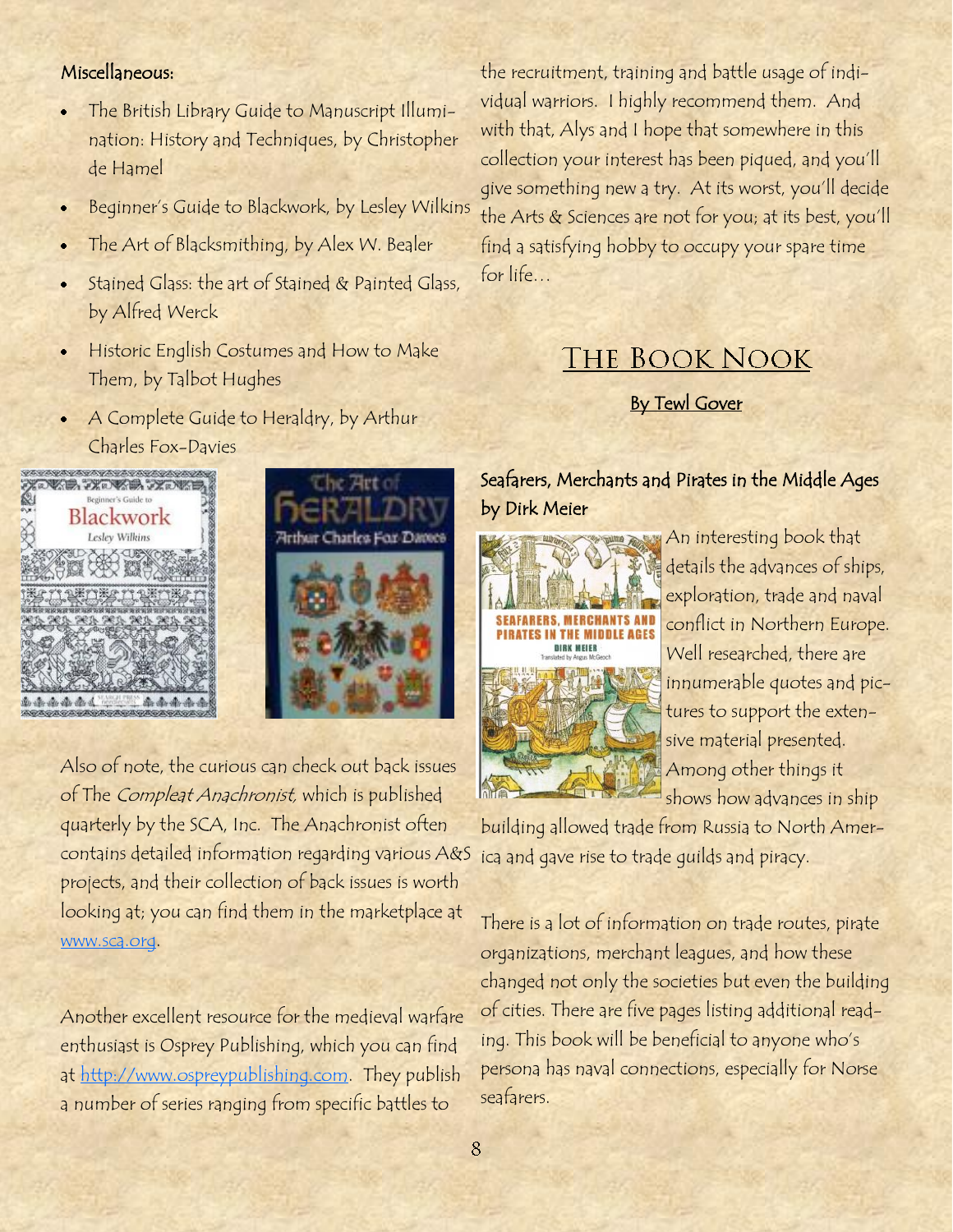#### The Last Knight by Norman F. Cantor

The story of John of Gaunt Bestselling Author of In the Wake of the Plague NORMAN F. CANTOR and the transition from the



Middle Ages to the Renaissance. John of Gaunt lived from 1340 to 1399 and this book shows in fine detail how he lived, was educated and influenced not just England but all of Europe.

The author includes a rich helping of popular beliefs

and sources to bring the time to life. Using examples as far ranging as the second world war to help explain the military action that helped create the vast fortune that John of Gaunt controlled is just one aspect of the light touch the author uses to convey the wealth of detail. An enjoyable read that will surprise you with how much you are learning.

#### Medieval Flowers by Miranda Innes & Clay Perry



This is almost a coffee table book as the photos and artwork could tie up hours on their own. But this is so much more. The flowers are first divided into seasons with historical uses and preparation. With excerpts from period literature and

manuals adding to the modern information, you are almost overwhelmed.

Then there are sections on some medieval gardens to visit in England and France and how to make

your own. Again the pictures are beautiful and there is lots of information. This is followed by a listing of the flowers to grow in your garden and how to grow them. I would have liked to see more on the uses of the flowers but this is still a beautiful and informative book that will help you get started with your own medieval garden.

#### Celtic Design Maze Patterns by Aidan Meehan



One of the Vancouver author's series on Celtic knotwork patterns, this book goes into the meanings behind some of the mazes and artwork of the early Celts. Although richly illustrated this is less a how-to book than the other books. The designs showed up in everything

from artwork to burial mounds and the meanings behind them are explained in fascinating detail.

On the practical side are indications of the effects of shading and offset in creating interesting and beautiful Celtic designs of your own. In various places you are urged to try making your own freehand patterns, but I feel the real strength of this book is the explanation of the symbolism behind the patterns.